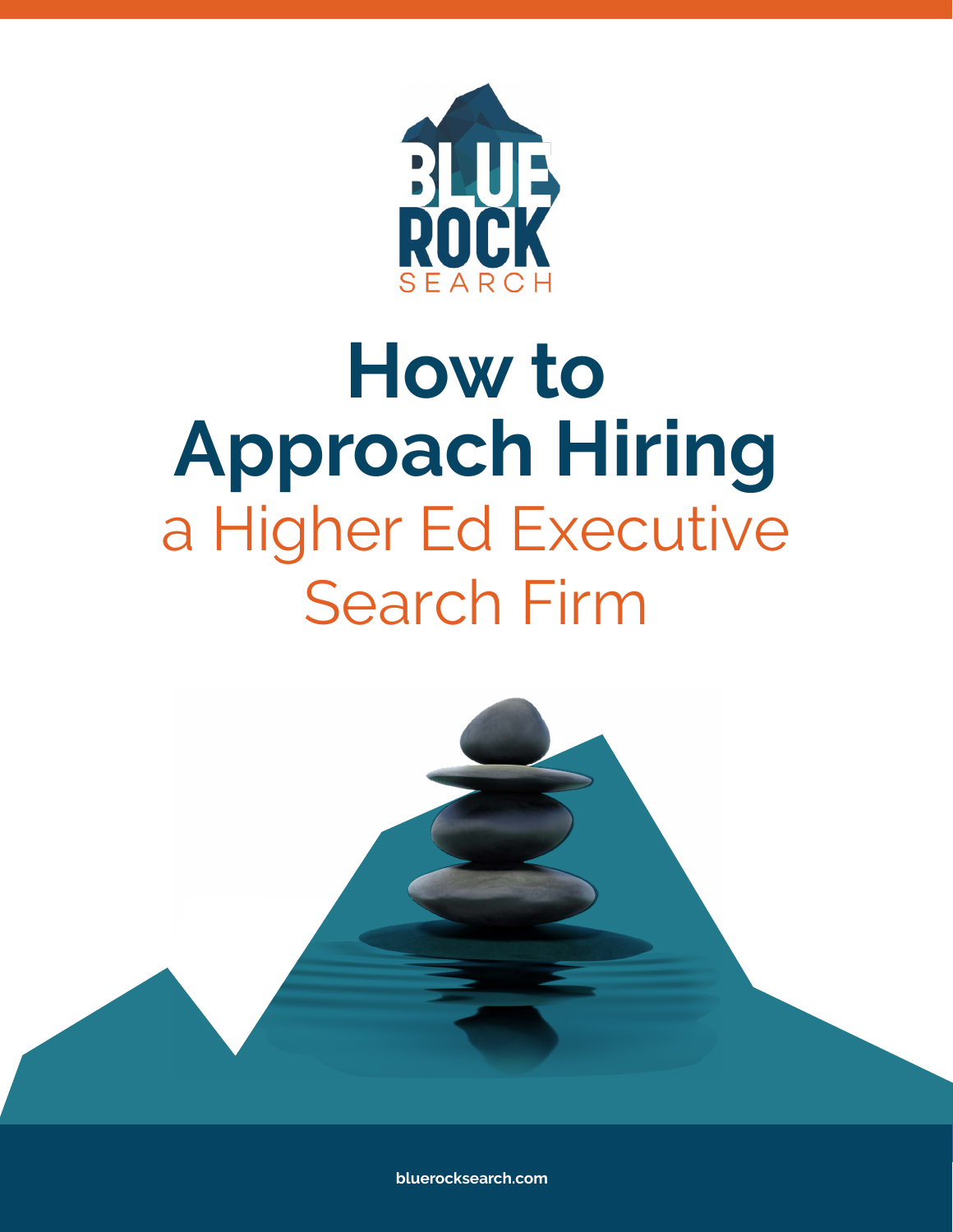# **How to Approach Hiring** a Higher Ed Executive Search Firm

#### **Every institution is unique,** so every

approach to Higher Ed executive search needs to be just as unique. While every search firm has its own particular style, that shouldn't translate to a onesize-fits-all approach to every client. Remember: the people (and firms) you hire make a huge difference in where you go and how quickly you get there. It's imperative to bring people on board who will support the culture you are building, on the timeline you want. When selecting an Higher Ed executive search firm, keep these questions in mind.

#### **Will the Firm Invest to Learn Your Goals?**

When choosing a Highter Ed executive search firm, one of the most important factors to consider is whether that firm truly takes the time to understand your objectives. It's not just about a checklist of traits – it's about a deeper understanding of your institution's plan for the future and your vision of its culture.

Higher Ed executive searches are, at heart, about asking the right questions – so you need to be confident from the beginning that the firm you hire knows how to do just that. Look for a firm that doesn't just ask about your institution's objectives, but goes the extra mile to find out why those objectives exist in the first place.

#### **Will the Search Firm Be the Right Brand Ambassador for Your Institution?**

Choosing a Highter Ed executive search firm isn't just about finding the firm that can help your institution hire the right employees – it's also about finding a firm that can attract those employees by representing your brand in the best possible light. To get quality candidates who will fit in well with your institution, you need someone who comes across the way you would if you were personally conducting the search.

The search firm's representatives should listen actively and seek to understand the view of potential candidates, guiding the candidate's experience and creating a positive connection with the opportunity. Most important, though, are two traits: relatability and respect. Look for a firm that can be relatable on both sides of the process – to your institution and to candidates – and for people who always treat others with the respect they deserve, even when they are not interested in the opportunity being presented.

#### **Who Is on the Team?**

At Blue Rock Search, you'll have a full team to support you, with experienced individuals who all bring different skills, expertise, and types of involvement. One key thing to look for is prioritizing open communication: you should have open communication with your team, with direct access as needed. Keeping the lines of communication open will improve the likelihood of a successful working relationship – not to mention successful searches!

When hiring a Higher Ed executive search firm, you should also be asking if they have the bandwidth to support you and your institution's needs. This means ensuring that the team you hire has the specific skills as well as the time and space to devote to what you need.

#### **Do They Understand Higher Education?**

A basic question, to be sure, but it absolutely cannot be overlooked. Knowledge of the positions and the necessary skills matter, as does experience on the job. An experienced Higher Ed professional will be able to become a consultative partner, ensuring the skills of the desired role meet the needs of your institution. An effective search partner is not just an order taker, but instead is there to assist you in defining the scope and scale of your requisition. They should be able to help figure out exactly where your needs and their expertise line up and how to find the right people to support your cultural objectives in order to get your institution where it needs to go.

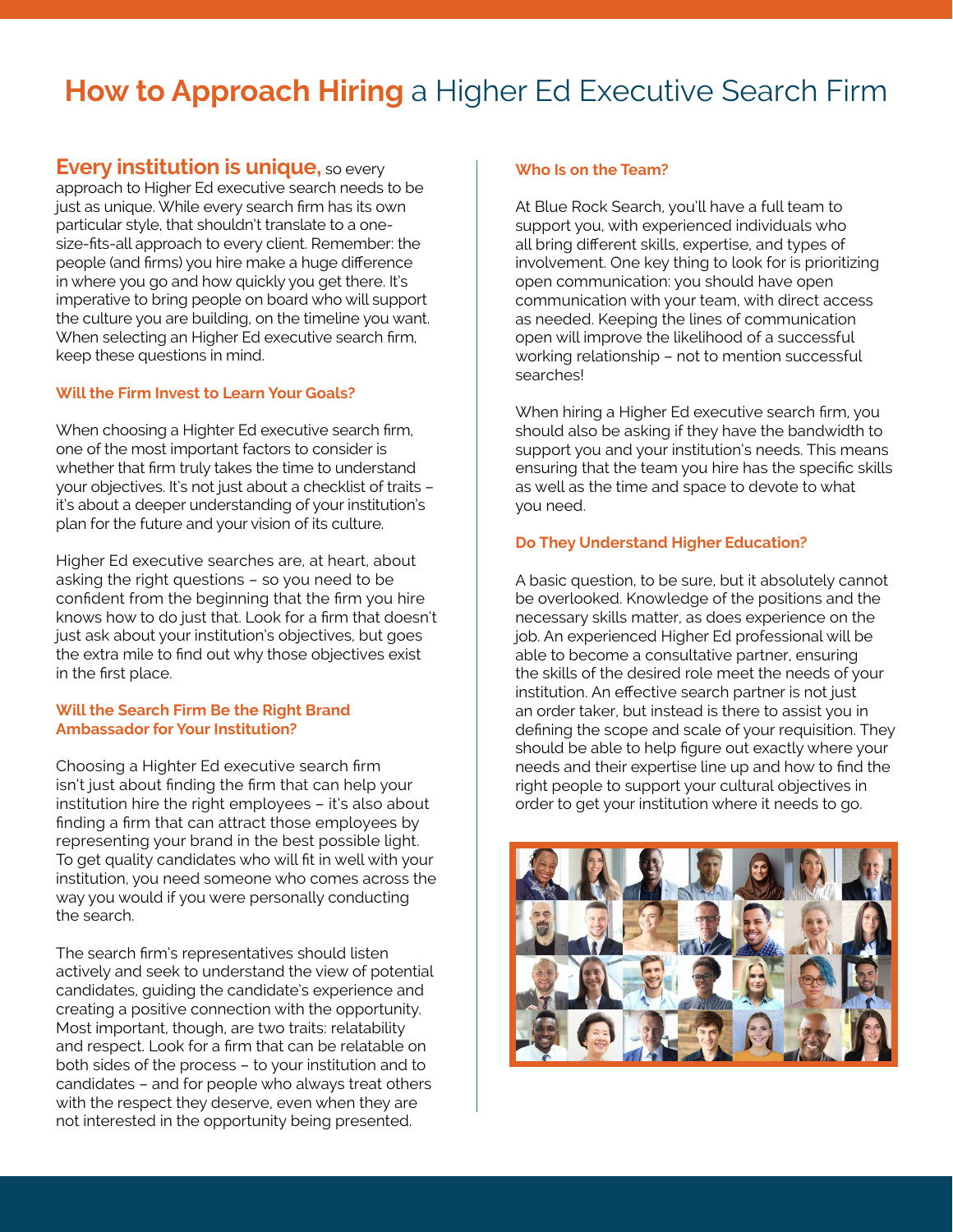#### **Do They Understand Your Culture?**

When you extend trust to a search partner, you are extending your brand. This means that, by proxy, the search firm is an extension of your institution to the broader community. It is imperative that the search firm understands your culture, after all, the people they hire will help shape and guide the culture of your institution for years to come. This is a tremendous responsibility that must be taken seriously; it is deeper than just putting people in roles, it is really about creating a trusting partnership that allows your institution to achieve stellar results, year after year.

#### **Do They Have Contacts?**

One of the major advantages of hiring an Higher Ed executive search firm is being able to utilize the connections and information they have built up – information that you, as an individual college or university, may not have access to on your own. Before deciding to hire a firm, you will want to ask questions about their database. Just as important: check in with the potential firm to determine whether you'll be impacted by any off-limits restrictions, and, if so, how restrictive that will be.

#### **What Is the Firm's Process?**

Always be sure to find out more about a firm's search process to ensure that your priorities are aligned. For instance, at Blue Rock Search, we divide our process into four steps, each of which is then broken down into individual actions. We start with a launch phase, during which we work with clients to create a search strategy tailored to each position and begin assembling potential candidates. The recruiting phase then involves more direct information gathering about candidates ahead of presentations to the client. From there, we move to the interview phase which, just as it sounds, is the stage where client companies are put into direct contact with candidates for a formal interview. At the final stage, placement, we offer assistance with transitioning new hires into their new roles.

Any good process will also include assessments throughout. Blue Rock takes stock during every stage of the process, assessing the best matches between roles and candidates early on, then helping to prepare for interviews and figuring out what's needed for a smooth transition after hiring.

#### **Do The Appropriate Fact-Checking**

As with any decision, it's crucial to do your due diligence before hiring a Higher Ed executive search firm. Confirm important things like the details of fees and expense reimbursement and the length of their guarantee period. Of course, check references too – it's just as important to check the references of a firm as a whole as it is to check references for an individual that you're considering hiring!

Hiring a Higher Ed executive search firm can be an important step for your company, but it's important to find the right fit. Blue Rock Search offers an expert team who's ready to assist you in filling the roles your institution needs to succeed. We'll stay in touch with you long after the placement to ensure that everything is working out and to help adjust your personnel needs as requirements change.. The goal is developing long-term relationships so you can build the institution you envision, and Blue Rock is ready to assist you with making that vision a reality.